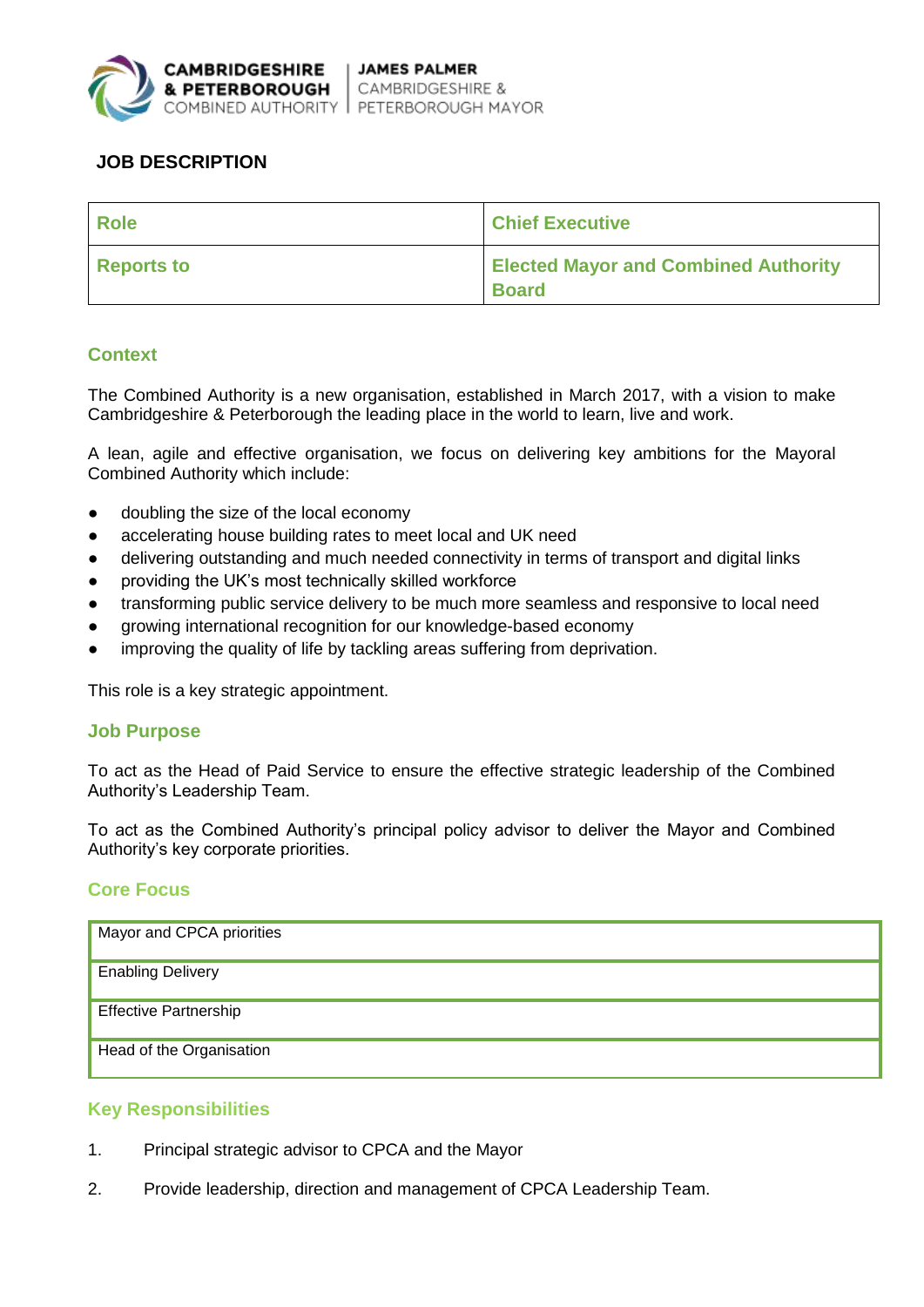

- 3. Ensuring positive working between CPCA and its partners in the public and private sector.
- 4. Represent and negotiate on behalf of the CPCA at local, regional, national and internationally to further the strategic priorities of the organisation.
- 5. Provide strong and visible leadership and direction to the CA organisation to deliver the agreed objectives.
- 6. To work in partnership with the Chief Finance Officer to ensure a sustainable budget to meet the CPCA priorities.
- 7. Ensure that CA has appropriate governance and regulatory processes to ensure open and effective decision making.
- 8. To work in partnership with Director for Business and Skills to ensure an effective Business Board.
- 9. Promote a positive view of the CPCA with the community and media and enhance its reputation.
- 10. All duties and responsibilities should be carried out in accordance with the CA constitution, policies and procedures.

### **Core Responsibilities**

- Strategy, policy and plans, of particular note the Mayor/CPCA priorities
- Oversight of delivery of these priorities
- Effective and open governance
- Development of effective working relationships with key stakeholders/local **organisations**
- Adherence to Combined Authority's assurance framework in all programmes and activity
- Leading an effective 'can do' organisation

### **Person Specification**

#### **Leadership Behaviours**

- Inspirational leadership focused on delivery
- Acutely political aware able to assimilate and navigate political contexts with skill
- Motivated driven by personal and organisational achievement
- Highly adaptable to changing circumstances and demands
- Expansive, creative business thinker thinks outside 'tried and tested' models or approaches
- Exceptional communicator and relationship-builder that generates confidence in colleagues, members and senior business stakeholders
- Collaborative works productively with partners
- 'Can do', self awareness, openness and honesty, resilience, integrity and confidence.